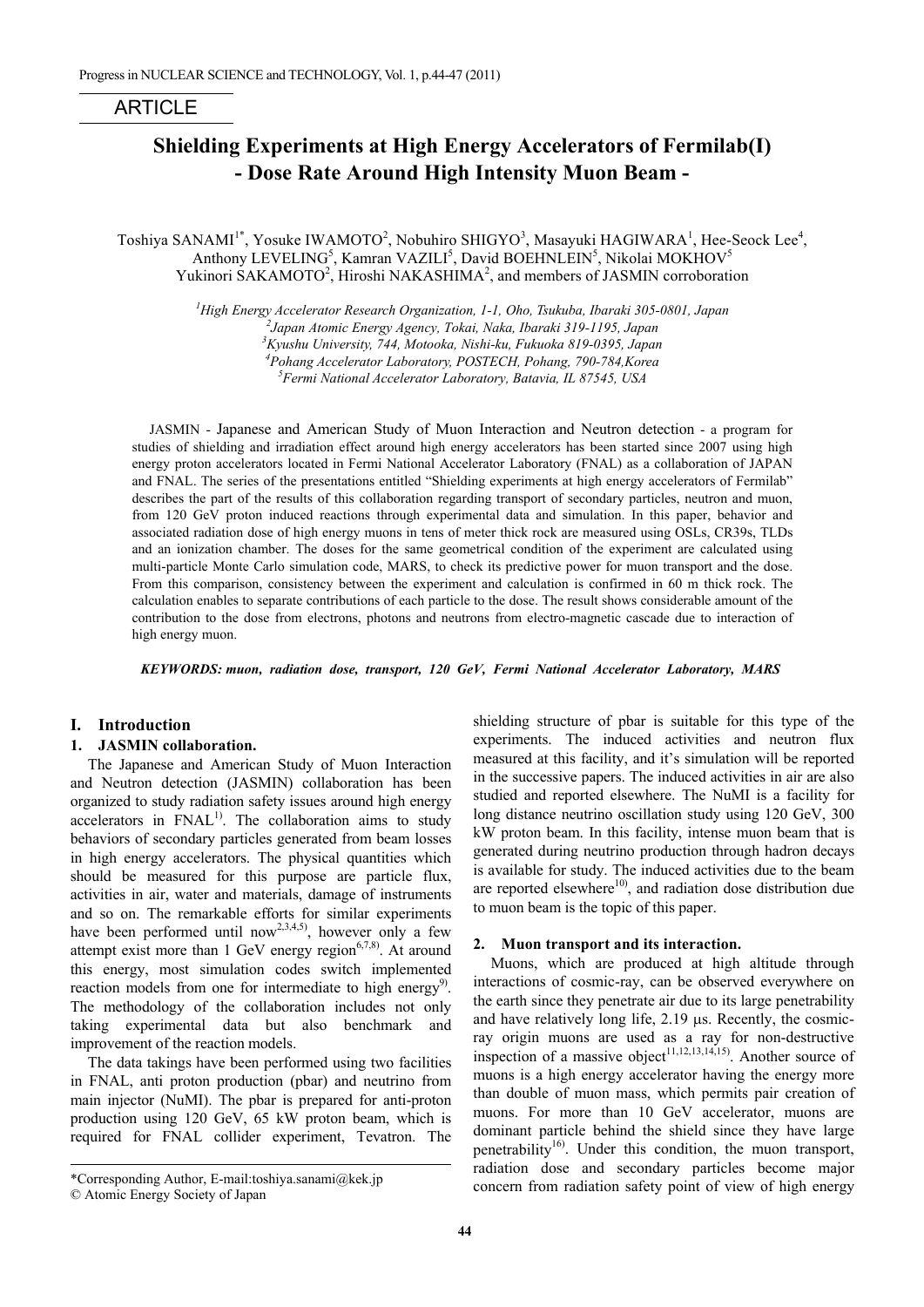accelerators. The accelerator for free electron laser (FEL) is one of examples to show the importance of muon evaluation for radiation safety design since the facility must have experimental area at the direction of intense electron beam. Thus, most of dose in the area is due to muon when a thick shielding wall is placed at the upstream of the experimental  $area<sup>17</sup>$ 

Until now, several experimental data for muon transport are published. The transport of muon from 14 and 18 GeV electron induced reaction is studied using two-mile electron accelerator and end-station B in  $SLAC^{18,19,20)}$ . For proton accelerator, the experiments at CERN and FNAL are reported in references<sup>21,22,23)</sup>. Based on these experimental data and theoretical models, several empirical models $24,25$ ) and simulation codes have been developed and successfully reproduce the data. Modern multi-particle transport calculation codes that incorporate these fruits can calculate not only muon distribution but also radiation dose distribution due to muon<sup>9,26,27,28)</sup>, however validation of these results has not been sufficient since there is a few experimental data to pay attention of dose $^{29}$ .

The scope of this study is to obtain experimental data of transport for high energy muon in 60 m thick of rock using dosimeters. The direct and indirect dose productions associated with the muon are obtained at the same time. Theoretical simulation for this experimental geometry is done to examine the consistency of the results for radiation dose of muon and its secondary particles.

### **II. Experiment**

**Figure 1** shows the elevation view (left-bottom) and plan view (right-top) of NuMI and downstream of hadron absorber, respectively. Outline of NuMI facility is described in ref  $30$ . A graphite target (6 cm diameter and 120 cm long) is bombarded by 120 GeV, 300 kW proton beam. At immediately behind the target, a set of electric horn system is placed to focus pions from the target. The particles produced at the target are led to 670 m long, 2 m diameter



**Fig. 1** Schematic view of NuMI facility. The left-bottom shows elevation view from main injector switch yard-target-decay pipe-hadron absorber-muon alcoves-MINOS experimental hall. The right-top shows plan view from hadron absorber-muon alcoves-MINOS experimental hall. Present experiment was carried out using muon alcoves.

decay pipe filled with 1 bar helium gas after the target section. Hadron absorber is located at the end of the decay pipe to absorb remaining hadrons. Thus, only muon and neutrinos enters rock located at the downstream of the hadron absorber. There are four spaces to monitor muons to ensure direction of neutrino. Muon alcove 1 is located just behind the hadron absorber, and muon alcoves 2-3-4 are located in the rock. The muon alcoves 2-3-4 are drilled perpendicular to muon beam axis, and connected to a bypass tunnel which is drilled parallel to the axis. At the connection point of the alcoves and the bypass tunnel, personal protection system (PPS) doors are placed to prohibit access inside the alcoves during beam operation.

To measure the muon transport and its radiation dose, dosimeters of Luxel-budges and TLD-budges are placed in the alcove 2-3-4 as shown in **Fig. 2**. The spacing between dosimeters is 1.5 m to cover the alcoves entirely. The spacing around the beam axis is reduced to 0.5 m to measure more detail. The heights of the positions are determined from the measurement of residual dose rate on the wall of the alcoves. The Luxel-budge consists of OSL dosimeter, CR39 and borated CR39 (CR39(B)), which are sensitive to muon/electron/ $\gamma$ /X, fast and thermal neutron, respectively. The TLD budge (Panasonic 813PQ) has 4 elements, 2 elements of which are for muon/electron/ $\gamma$ /X and the other 2 for thermal neutron measurement. In addition to the dosimeters, measurements using an ionization chamber are also performed in the bypass tunnel.



**Fig. 2** Locations of dosimeters and detectors to measure muons and secondary particles. The thicknesses of rock between the alcoves are also shown in this figure.

These dosimeters were retrieved after 6 to 24 hours beam irradiation. The numbers of protons were recorded using toroid coil (TOR101) just upstream of the target. The integrated doses obtained from the dosimeters were normalized to number of protons on the target. The dosimeters were put these positions in naturally-occurred beam stop and picked up using ropes through air-ducts, since the beam operation was not dedicated to this experiment. Most of the beam operation was done under normal state except 1/3 of the operation under the second electric horn system off mode due to its failure. The effect from the horn off operation was estimated using a theoretical simulation. The other main error source came from dosimeter reading, 15% for OSL and 5 % for TLD. 40% for CR39s were added due to directionality. The integrated dose obtained from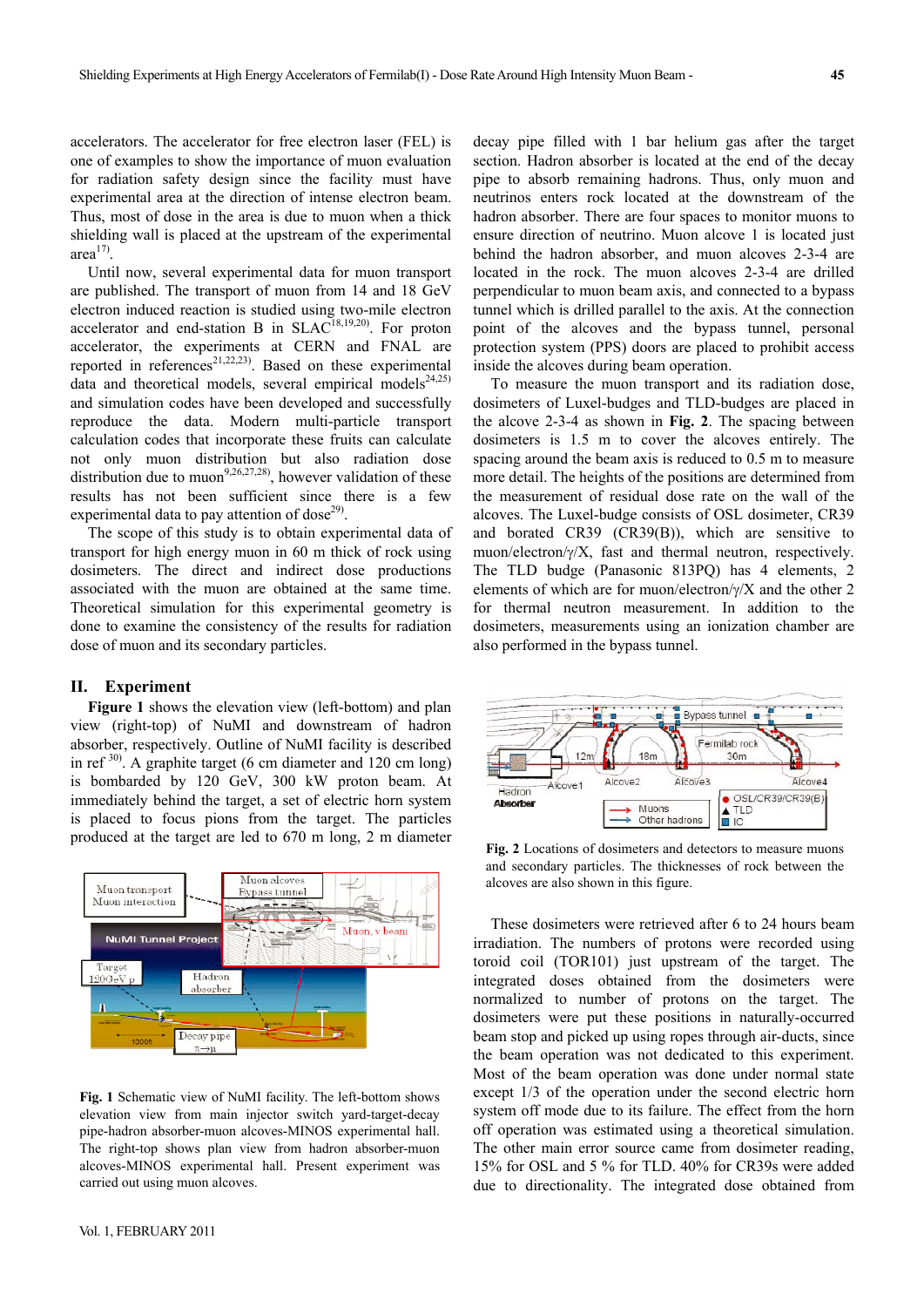readings of dosimeters (raw numerical values) were distributed from 1.35 mSv to 5 Sv for OSL, from 0.20 mSv to 45.70 mSv for CR39, from 0.20 mSv to 0.50 mSv for CR39(B), from 0.8 mSv to 6.5 Sv for TLD, i.e, all the dosimeters were used within their dynamic ranges.

#### **III. Theoretical calculation**

The three dimensional model of entire NuMI facility developed in FNAL was used for calculation of radiation dose distribution in the alcoves. The model includes the graphite target and shield blocks surrounding the target, decay tunnel structure, hadron absorber and room for the absorber, the muon alcoves including their curvature and the bypass tunnel.

 $MARS \text{ code}^{9}$  was used for this calculation, since the code is able to handle all muon interaction process as well as generation and transport of the other particles which would affect on radiation dose. The calculations were done for two successive parts to reduce CPU time. The first part calculated the particle production from 120 GeV proton beam and transport from the target to behind the hadron absorber with 1 GeV threshold energy. The energy, coordinate, direction cosine, flight time and weight were written in a file for each particles reaching to behind the hadron absorber. The second part calculated particle transport in the downstream of the hadron absorber, i.e, the rock, muon alcoves and bypass tunnel using the particles in the file as source particles, with 1 meV and 0.2 MeV threshold energy for neutron and the other particles, respectively. The material composition and density of the rock were Ca : O : C : Mg : H = 0.09 : 0.56 : 0.17 : 0.08 : 0.10 by atomic fraction and 2.85  $g/cm^3$ , respectively<sup>9</sup>.

### **IV. Results**

**Figure 3** shows the calculation result for (b) total dose and (c) muon dose distributions on the plan view of muon alcoves and bypass tunnel as well as (a) calculation geometry for the second part. The color scale stands for dose rate in mSv/hr for 1 proton per second. The plot (c) clearly shows forward peaking distribution of muons. From the plot (b) and (c) the radiation dose in the bypass tunnel is due to secondary particles from muon, i.e, neutron, gamma and electron.

**Figure 4** shows the comparison between the experiment and the calculation along the alcove 2 perpendicular to the beam axis. In this figure, DET, DEG, DEM, DEN and DEE stand for dose rate of total, photon, muon, neutron and electron, respectively. The absolute values of the experiment and the calculation are determined from itself without any normalization.

The TLD and OSL data around the beam line are in excellent agreement with DEM data, which indicates most of radiation dose on the beam line due to muon. The second highest component is electrons since plenty of them is produced from the electric-magnetic cascade initiated by high energy muons. Due to difference on directionality



mSv/h/pos

**Fig. 3** The results from MARS calculation. (a) The plan view of geometry of the second part calculation, (b) total dose distribution, (c) muon dose distribution. The color scale of the results means mSv/hr for proton per second.



**Fig. 4** Experimental and calculation results for dose along alcove 2. DET, DEG, DEM, DEN and DEE stand for dose rate total, photon, muon, neutron and electron, respectively

between muon and electron, contribution from electron becomes dominant with increasing the distance from the beam line. The calculation points out considerable amount of contribution by electron and photons to the total dose, the contributions of which are close to 50 % and 5 % of muon dose, respectively, at around the beam line. Both OSL and TLD are not able to distinguish doses from muon, electron and photon, unfortunately, we only conclude that results of OSL and TLD are in good agreement with sum of muon, electron and photon dose caused from muon and its